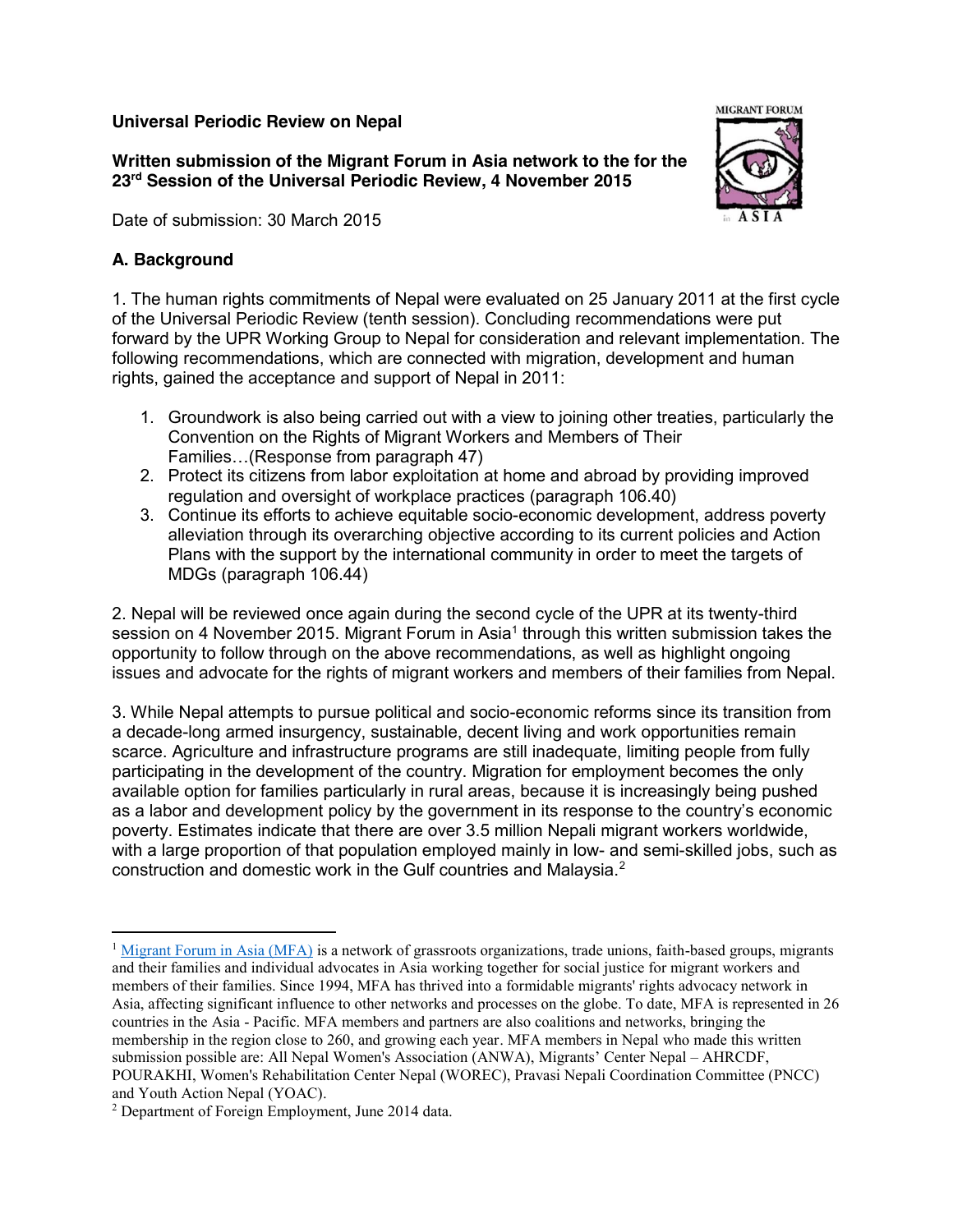### **B. Policy measures**

4. The government of Nepal has established standard recruitment fees for migrant workers going for jobs in the Middle East and Malaysia. For the Middle East, recruitment fees are supposedly fixed at 70,000 NRs or approximately 700 USD while it is 80,000 NRs or 800 USD for Malaysia. While this standard was set in an attempt to thwart overcharging of fees, it still does not serve as a deterrent for recruitment agencies and the illegal practice is prevalent with most or all of the financial burden being shouldered by the migrant workers and members of their families. Article 7 of ILO C181 Private Employment Agencies Convention (1997) states that "private employment agencies shall not charge directly or indirectly, in whole or in part, any fees or costs to workers." Nepal is not a State Party to this Convention, as well as to the International Convention on the Protection of the Rights of All Migrant Workers and Members of Their Families (UN Migrant Workers Convention, 1990). Hence, the government does not have the full means to regulate, monitor and prosecute fraudulent recruitment agencies. While institutions such as the Department of Foreign Employment (DOFE) facilitates the recruitment and placement of workers abroad and the Foreign Employment Act of 2007 includes provisions in administering and monitoring "licensees [i.e. recruitment agencies]", the functions and implementation of these institutions lack teeth, have not demonstrated bringing justice to migrant workers and members of their families, and have not brought prosecution and criminalization of fraudulent recruitment activities.

5. Nepal entered into bilateral agreements with Bahrain, Japan, Qatar, South, Korea, and UAE. National laws and international human rights and labor rights treaties offer comprehensive coverage and oversight for the promotion and protection of the rights of all migrant workers and members of their families. Bilateral agreements in the form of Memorandum of Understanding (MOU) become necessary for States in situations in which protection needs are immediate and ratification of relevant conventions and their incorporation into national law and policy will take too much time. However, bilateral mechanisms are becoming the main reference points for migration management and the precedence of national and international statutes are less prioritized. Bilateral agreements fail to consider fundamental issues in the protection of the rights of migrant workers and members of their families. Many of these rights violations and the measures to address them are not reflected in the MOUs. Although some bilateral instruments include general clauses on protection, enforcement mechanisms remain weak.

6. Nepal, like other countries of origin, negotiates different wages with countries of destination, citing the move as a way to protect their migrant workers. However, these bilateral negotiations are more like competitions in entering into bilateral agreements, accepting substandard minimum wages for their workers and challenging destination country governments less forcefully on subpar working conditions and concerns of human and labor rights violations. Unhealthy competition results in a race to the bottom, whereby workers are entered into employment arrangements in which standards are at the lowest and in which they have the fewest rights.

7. Violations against the human rights and labor rights of Nepalese migrant workers occur in both countries of origin and destination, making both the receiving States and the government of Nepal accountable. For Nepal's part, it has the responsibility to look after and respond to the issues that confront and affect their nationals abroad in accordance with international human rights treaties and principles such as the Vienna Convention on Diplomatic Relations (1961),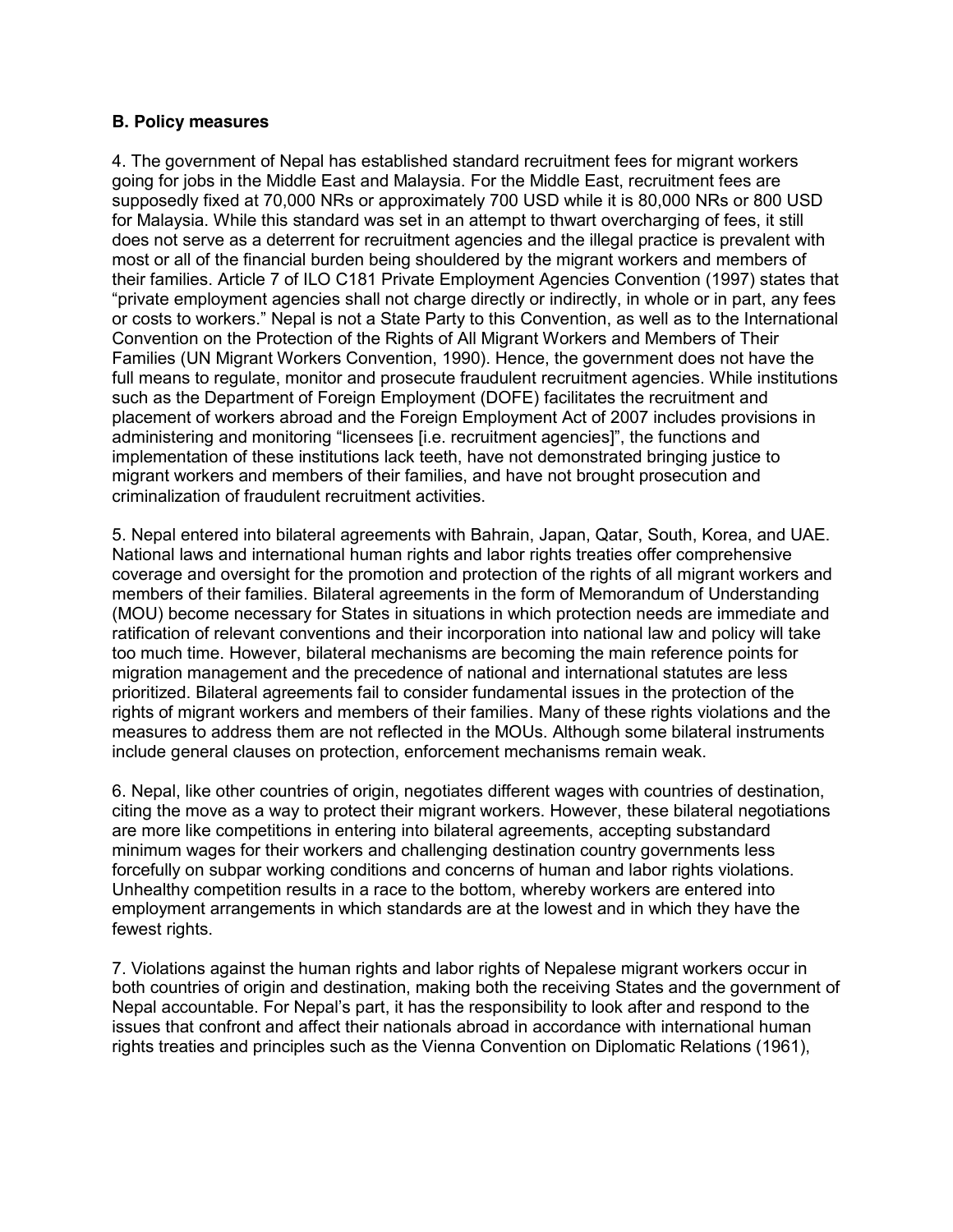Vienna Convention on Consular Relations (1963) and the Maastricht Principles on Extra Territorial Obligations in the Area of Economic, Social and Cultural Rights (2011).3

8. Additionally, migrant communities and migrants' rights advocates have long held that foreign missions must strengthen their presence, responses, and advocacy on behalf of their nationals, particularly when human rights violations occur. The consular department of a mission or consular post is usually the first point of contact for migrant workers, particularly those in distress who are seeking assistance. Consular departments are not only responsible for the safe migration of their nationals to the destination country through documentation services, but must be an immediate resource and source of support for migrant workers in distress.

### **C. Implementation of human rights obligations**

### **1. Prohibition of slavery, forced labor and traffic in persons (UDHR Article 4; CEDAW Article 6)**

9. Credible reports from migrant support groups in Nepal and studies of international human rights bodies cite the rampant unscrupulous practices of private recruitment agencies, including sub-agents and brokers acting independently of recruitment companies.4 Recruitment agencies take advantage of the hardships endured by families in Nepal by promising the latter employment in countries of destination, with salaries that are higher than what they can typically earn in their hometowns.

10. Because of the push (poverty, unemployment or underemployment) and pull (employment, better salaries and better standards of living) factors of migration, families decide to take risks and accept the jobs that are being offered by recruitment agencies. But this comes with a hefty financial obligation. In order for families to secure their family members jobs in the countries of destination, they have to pay unreasonably large sums of recruitment fees to the agents, the payment of such are sourced from savings, family possessions and loans. Recruitment agents conceal the real nature of the workers' employment abroad and the requirements including the costs of migration. Intending migrant workers are pressured to pay between 90,000 NRs to 120,000 NRs (900- 1200USD) in recruitment fees that only cover the costs of visa and airline ticket

<sup>&</sup>lt;sup>3</sup> The Maastricht Principles are a restatement of law based on existing conventional and customary international law. Drawn from international law, the Maastricht Principles clarify the content of extra-territorial State obligations to realize economic, social and cultural rights but also explicitly apply to the full spectrum of civil, cultural, economic, political and social rights. Refer to the Global Initiative for Economic, Social and Cultural Rights, "Working Paper on Human Rights Law Sources: UN Pronouncements on Extra Territorial Obligations," February 2015, http://globalinitiative-escr.org/wp-content/uploads/2015/02/150202-Human-Rights-Law-Sources-ETOs.pdf <sup>4</sup> Open Working Group on Labour Migration and Recruitment, "Civil Society Contributions to the Special Rapporteur's Report to the UN Human Rights Council on Migrant Labour Recruitment," 31 October 2014, http://recruitmentreform.org/wp-content/uploads/2014/11/OWG-Report-to-the-SR-FINAL.pdf; Open Society Foundations, "Migrant Workers' Access to Justice at Home: Nepal," June 2014, http://www.opensocietyfoundations.org/sites/default/files/migrant-nepal-report-english-20140610\_1.pdf; The Guardian, "Nepal's crackdown on migrant worker exploitation: more no go than pogo?" 1 May 2014, http://www.theguardian.com/global-development/2014/may/01/nepal-clampdown-migrant-worker-exploitationoperation-de-pogo; "Hélène Harroff-Tavel and Alix Nasri / International Labour Organization, "Tricked and trapped: human trafficking in the Middle East," 2013, http://www.ilo.org/wcmsp5/groups/public/---arabstates/---ro beirut/documents/publication/wcms\_211214.pdf; and Bandita Sijapati, Amrita Limbu and Manisha Khadka, "Trafficking and Forced Labour in Nepal: A Review of the Literature," November 2011.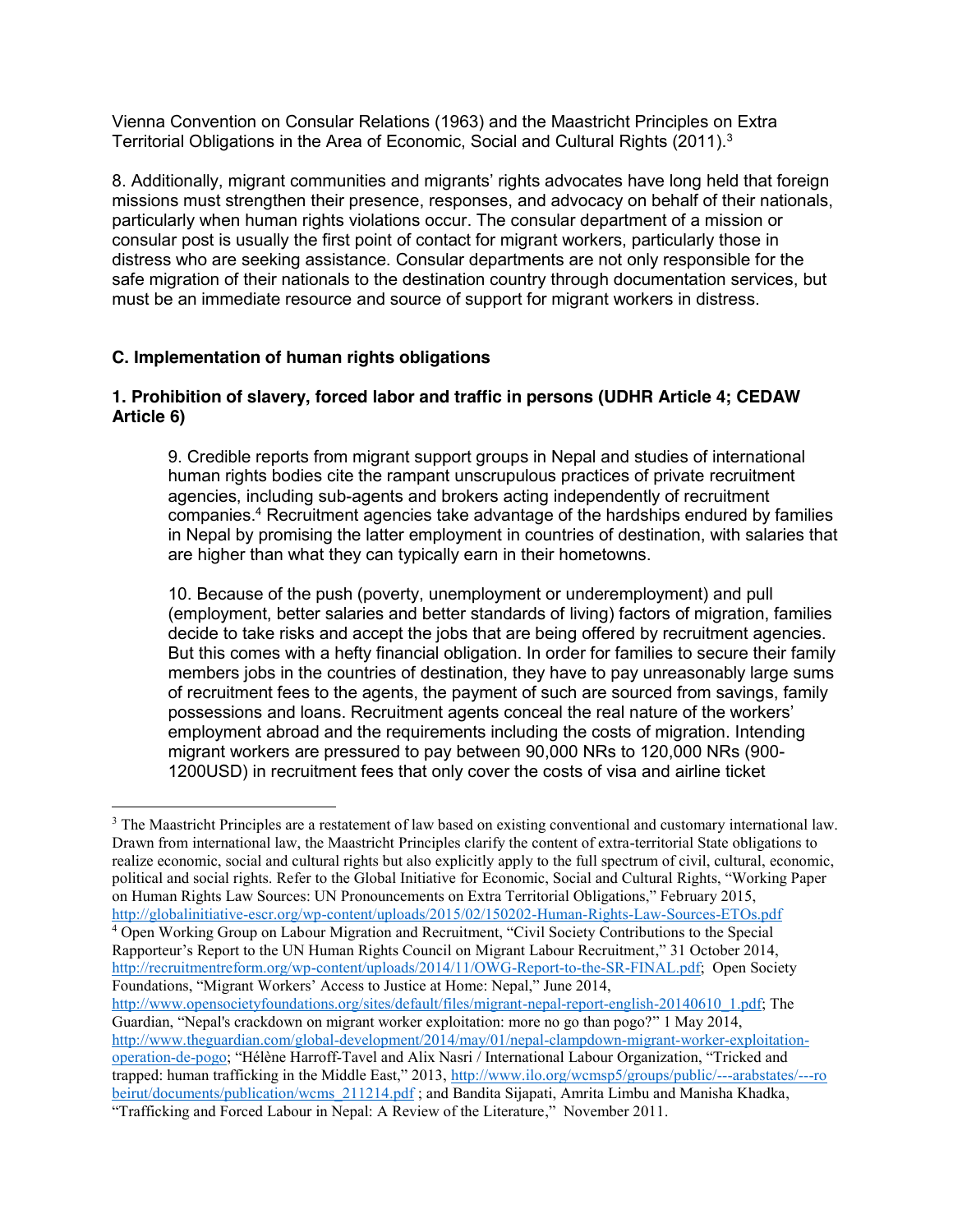processing and exclude passport fees, medical clearance, local transportation expenses, accommodation and food. The agencies do not provide migrant workers and their families receipts and documentation of the payment, they withhold the passports and contracts of the latter should there be any complaints or suspicions about the employment arrangements. Migrant workers and their families are then forced to proceed with the terms of recruitment however dubious these arrangements are since they have already risked so much and incurred massive debts.

11. Equally concerning is the recruitment of women for domestic work in the countries of destination. The minimum age requirement for such work was 30, and then later on changed to banning all women to go to the Gulf States for domestic work.<sup>5</sup> This regulation although may seem as well-intentioned does not actually protect the rights of women migrant workers but discriminates and makes them vulnerable to exploitation, irregular migration and labor trafficking. Rogue recruitment agencies facilitate irregular movement, and have on recorded accounts forged documentation of women migrant workers to evade the travel ban.<sup>6</sup>

## **2. Right to work and to just and favorable conditions of work / Freedom of movement (UDHR Articles 23 (1-3), 13 (1); CEDAW Articles 2, 11 (1.a to 1.f), 15 (4); ESCR (Article 2))**

12. Rights violations against Nepalese migrant workers continue from the recruitment phase to the countries of destination. Because labor rights and access to justice mechanisms of both the origin country and countries of destination are poorly implemented or non-existent, Nepalese migrant workers, who are predominantly lowand semi-skilled, bear the impact of labor rights and human rights abuses.

13. Upon arrival at the airports in countries of destinations, passports and other identification documents of migrant workers are confiscated by their sponsors or employers. The practice of passport confiscation prevails<sup>7</sup> which is in violation of article 13 of the Universal Declaration of Human Rights and CEDAW Articles 2(e) and 15.4; General Recommendation No.26 (2008) Article 26.iii.d, for women migrant workers).

14. Field visits and fact-finding missions reveal the abhorrent working and living conditions of Nepalese migrant workers in the countries of destination.<sup>8</sup> Construction workers for instance cram in camp sites with inadequate provisions of food, water, and sanitation. They work in extreme conditions (weather, long working hours) to meet the demands of contractors who scurry to finish construction deadlines. At the end of the day, workers' salaries are either delayed, underpaid, or not being paid at all.

http://www.ekantipur.com/2014/12/19/top-story/govt-to-lower-migrant-woman-age-bar-to-25/399222.html

http://www.antislavery.org/includes/documents/cm\_docs/2014/i/into\_the\_unknown\_report.pdf; and International Trade Union Confederation, "The Case Against Qatar," March 2014, http://www.ituccsi.org/IMG/pdf/the\_case\_against\_qatar\_en\_web170314.pdf

<sup>&</sup>lt;sup>5</sup> Ekantipur, "Government to lower migrant woman age bar to 25," 19 December 2014,

 $6$  Recruiters facilitate irregular migration through the open border with India. High recruitment fees force women migrant workers to migrate via India, which is much "cheaper" but risky.

 $^7$  Among several reports include: Building and Wood Workers International, "Malaysia: Exploitation of migrant workers," 31 January 2015, http://www.bwint.org/default.asp?index=6002; Anti-Slavery International, "Into the Unknown: Exploitation of Nepalese migrant domestic workers in Lebanon," May 2014,

<sup>8</sup> Idem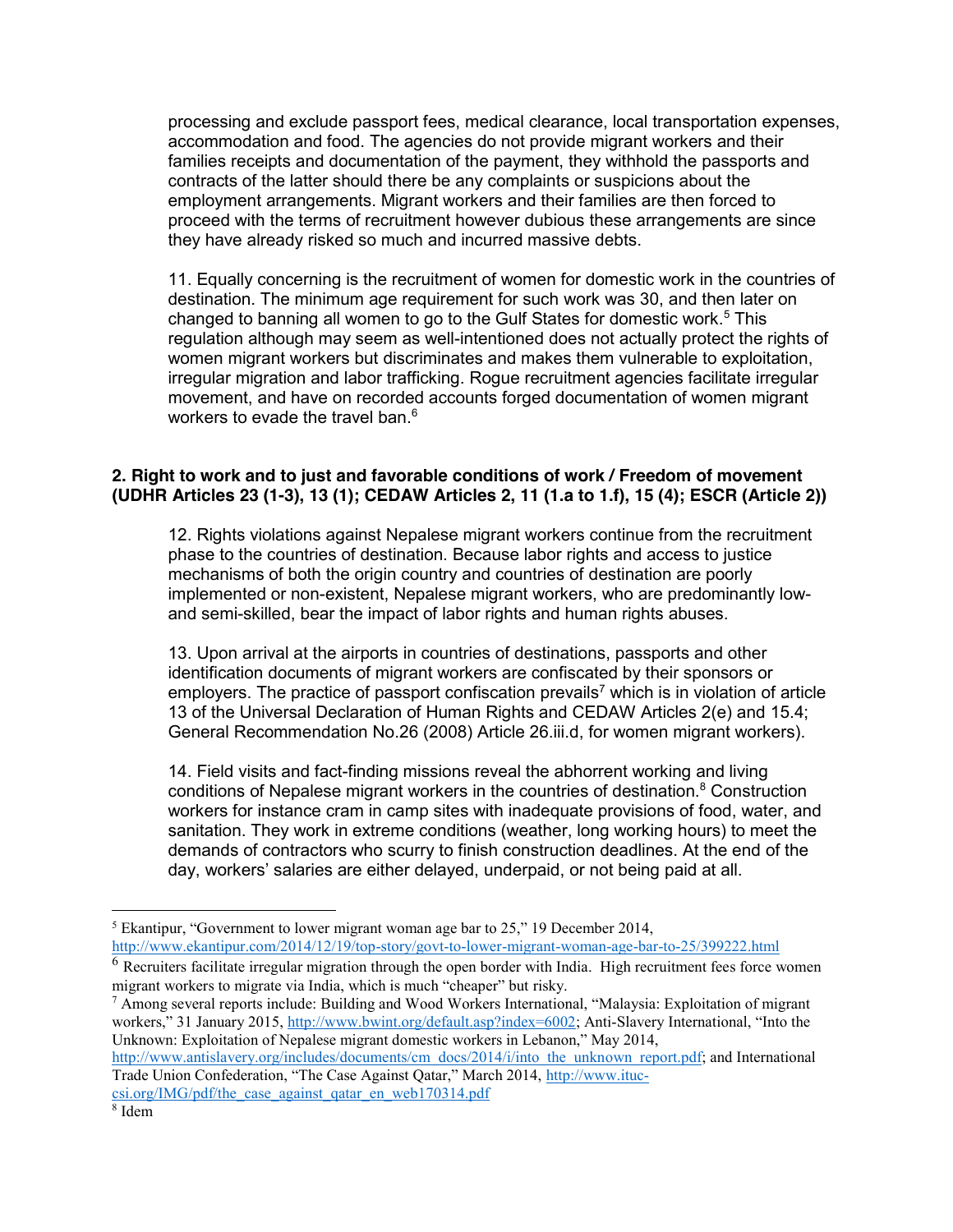15. Nepalese migrant domestic workers have distinct experiences of human rights and labor rights abuses. Their jobs are confined in private households making it difficult for labor inspectors or consular representatives to monitor their working conditions. They are excluded from labor laws which can provide them full coverage of labor rights protection and facilitate access to justice. Due to the Kafala system, they cannot leave their employers without getting written permissions from the latter. Several reliable reports unanimously reveal the exploitation Nepalese migrant domestic workers have to endure in the workplace. The only way for them to escape abuses is either to run away or commit suicide. Running away is considered as a criminal act, and migrant domestic workers are subjected to arrest, detention and deportation. Shelters provided by embassies and community support groups are their places of last resort. Although embassies strive to give assistance to migrant domestic workers in distress, the former are ill-equipped to extend the essential psychosocial and legal support to the latter.

## **3. Right to life, liberty and security of the person (UDHR Article 3; CEDAW Article 11.1.f)**

16. The violations against the right to health of Nepalese migrant workers are increasingly alarming. Documentation of violations, health cases, deaths<sup>9</sup>, and suicide rates of migrant workers in the countries of destination are consistent and highlight the ongoing neglect of States. The following statistics quantify the situation which demands concerted action by both countries of origin and destination:

*"Five hundred and forty-nine migrant Nepali workers died in Gulf countries in 2014. According to the data made available by the Nepali embassies in the Gulf countries, 549 Nepali migrants, including 20 women, died in Saudi Arabia, Qatar, Kuwait, UAE, Bahrain and Oman last year. The causes of their deaths were attributed to, among others, road accidents, workplace accidents and the natural causes." 10*

*"Qatar has admitted that 964 workers from Nepal, India and Bangladesh died while living and working in the Gulf state in 2012 and 2013… "We know from just two sources - the Indian and the Nepali figures - that more than 4,000 workers will die before a ball is kicked in Qatar." 11*

*"Altogether 361 Nepali migrant workers in Malaysia have died due to various reasons including ailments, accidents, and suicide among others in the year 2014 alone. According to the data released by Nepai Embassy in Malaysia, 11 people lost their lives while working in factories, 52 people died of different chronic ailments, 36 died in accidents, 46 committed suicide. The actual reasons behind the deaths of the 216 people [are] still not known.*<sup>12</sup>

<sup>&</sup>lt;sup>9</sup> The most common cause of death among male migrant workers is sudden cardiac arrest. These migrant workers were young and healthy when they left Nepal, so dying of cardiac arrest in the countries of destination is questionable.

 $10$  Ekantipur, "549 Nepali workers died in Gulf countries in 2014," 15 January 2015, http://www.ekantipur.com/2015/01/15/top-story/549-nepali-workers-died-in-gulf-countries-in-2014/400406.html <sup>11</sup> BBC Sports, "The human struggle to get Qatar ready for the World Cup," 24 February 2015,

http://www.bbc.com/sport/0/football/31600385

<sup>12</sup> myRepublica, "361 Nepali migrant workers in Malaysia died in 2014: Embassy report," 26 December 2014, http://www.myrepublica.com/portal/index.php?action=news\_details&news\_id=89291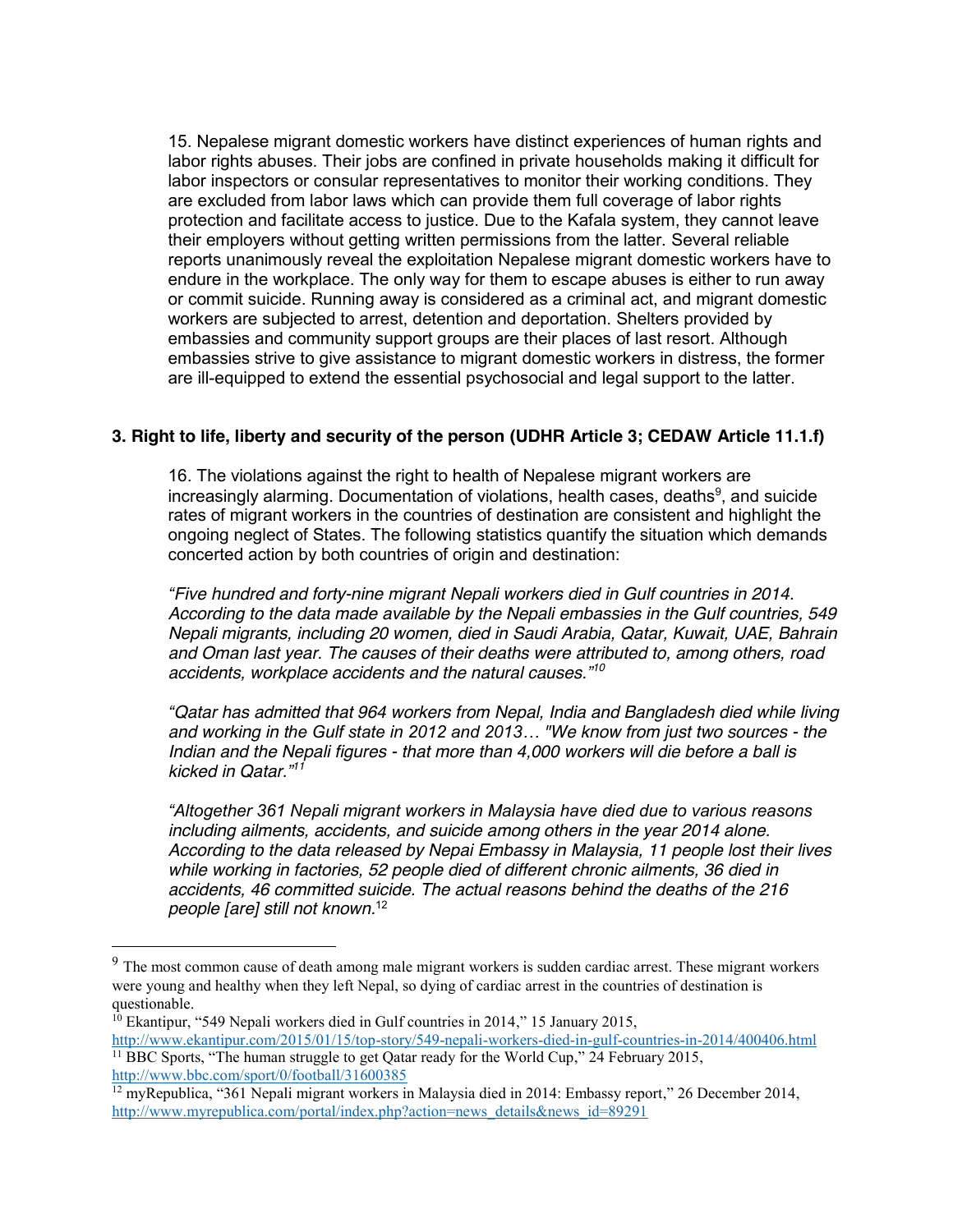17. The UN Special Rapporteur on the right of everyone to the enjoyment of the highest attainable standard of physical and mental health emphasized his concerns on the right to health of migrant workers on his visit to Malaysia – one of the major countries of destination for Nepalese migrant workers:

*"Documented migrants are forcibly tested before initiating their journey in the countries of origin, and are denied work permits if found to be HIV/AIDS positive or pregnant. This practice poses a serious problem with respect to the right not to be discriminated on the basis of health status, the right to privacy, and the fundamental principle of informed consent. There are also reports indicating that migrant workers suffer from high levels of exploitation at the workplace, including physical, sexual and emotional abuse, as well as high occupational risks."*<sup>13</sup>

## **D. Recommendations**

In light of the above issues that affect the rights of Nepalese migrant workers and members of their families, we urge the government of Nepal to consider the following recommendations.

## **1. Ratification and implementation of labor rights and human rights treaties**

- 1. Ratify the International Convention on the Protection of the Rights of All Migrant Workers and Members of Their Families. As stated in Nepal's response to the UPR Working Group's recommendations in March 2011, "Groundwork is also being carried out with a view to joining other treaties, particularly the Convention on the Rights of Migrant Workers and Members of Their Families."
- 2. Ratify ILO C189 Decent Work for Domestic Workers Convention, 2011 (No. 189)
- 3. Ratify ILO C097 Migration for Employment Convention (Revised), 1949 (No. 97) and ILO C143 - Migrant Workers (Supplementary Provisions) Convention, 1975 (No. 143)
- 4. Ratify ILO C181 Private Employment Agencies Convention, 1997 (No. 181) as the ratification and implementation of this convention would protect the rights of Nepali workers and prevent the abuses of unscrupulous private employment and recruitment agencies.
- 5. Enforce the provisions of the Convention on the Elimination of All Forms of Discrimination against Women (CEDAW) and General Recommendation 26; as well as the International Covenant on Economic, Social and Cultural Rights (ICESCR)

# **2. National policies**

1. Create sustainable, decent work in the country so that people will have options, with migration for employment as an informed choice rather than a necessity.

<sup>&</sup>lt;sup>13</sup> Preliminary observations and recommendations by the UN Special Rapporteur on the right of everyone to the enjoyment of the highest attainable standard of physical and mental health Mr. Dainius Pūras Country Visit to Malaysia, 19 November to 2 December 2014,

http://www.ohchr.org/EN/NewsEvents/Pages/DisplayNews.aspx?NewsID=15370&LangID=E